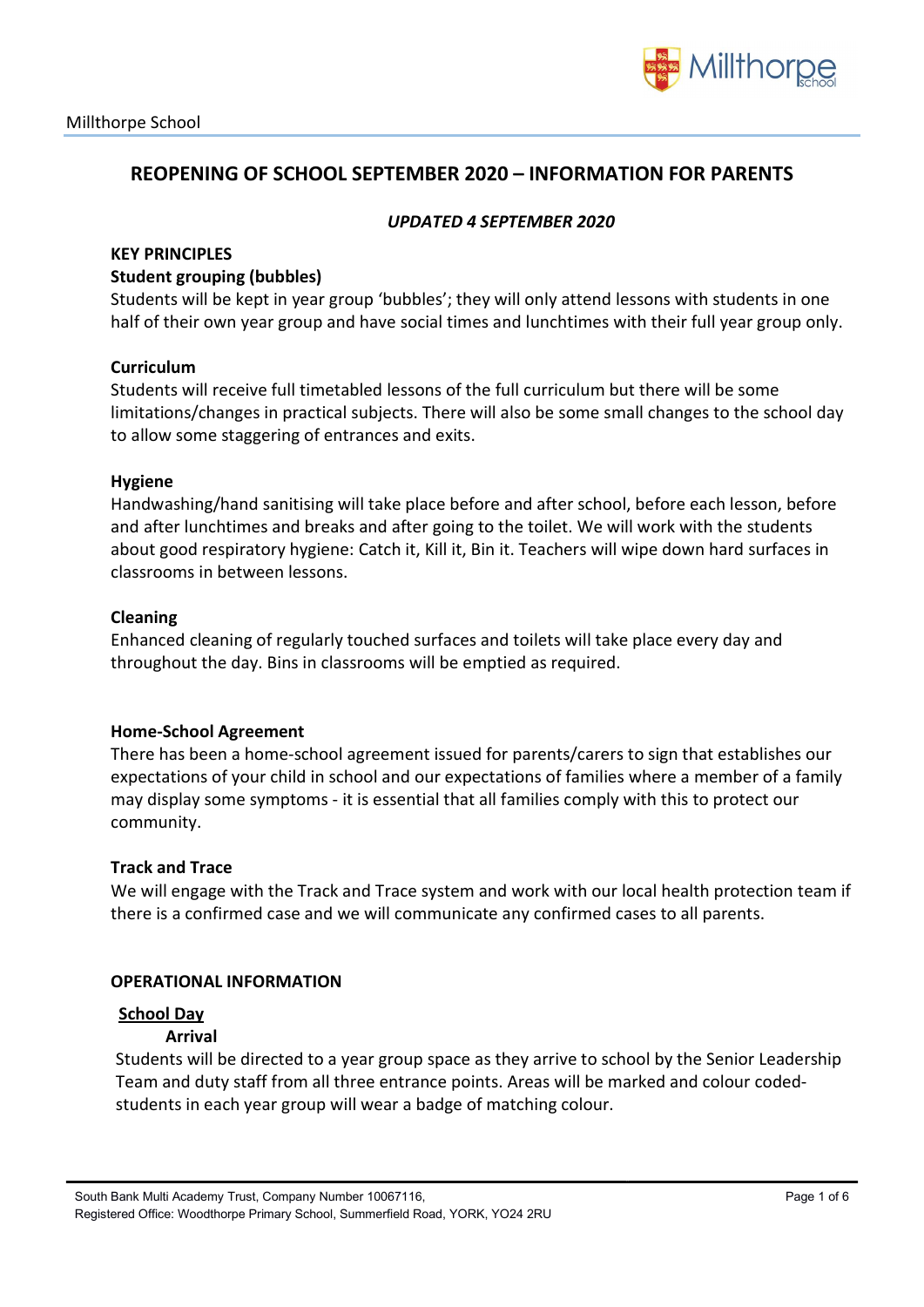

There will be wet (W) and dry options (D) for students to wait in. Hand hygiene will take place; there are approximately 30 outdoor plumbed washing stations and hand sanitiser is also in each base.

Students will begin their school day at different times. Year 7, 10 and 11 will arrive for 8.45

Those students that arrive early should go directly to their bases, passing and using the hand washing stations.

At 8.45 Years 7, 10 and 11 will go to their form rooms for form assembly or straight to the main hall for a year assembly. Hand sanitise on entrance.

Year 8 and 9 will arrive to school for 9.05. They will go to their base if they arrive early.

### Lessons and breaks

Period 1 will run from 9.05 until 10.05.

Period 2 will extend to one hour 15 minutes to include break. Each year group will have a 15 minute break.

At 10.05 Year 7 go to the canteen for 15 minute break and Y8-Y11 go to period 2. At 10.20 Year 8 go to the canteen for 15 minute break. At 10.35 Year 9 go to the canteen for 15 minute break. At 10.50 Year 10 go to the canteen for 15 minute break. At 11.05 Year 11 go to the canteen for 15 minute break.

At 11.20 Period 2 begins for all.

At 12.20 Lunch 1/Period 4a begins. Year 11,7 and 9 on first lunch. Years 8 and 10 in period 4.

At 1.15 Lunch 2/Period 4b begins. Year 8 and 10 lunch. Years 11, 7 and 9 in period 4.

At 2.10 Period 5 for all.

At 3.10 Years 7, 10 and 11 dismissed unless they have a 10 minute detention. Years 8 and 9 go to form/assembly.

At 3.30 Year 8 and 9 dismissed unless they have a 10 minute detention.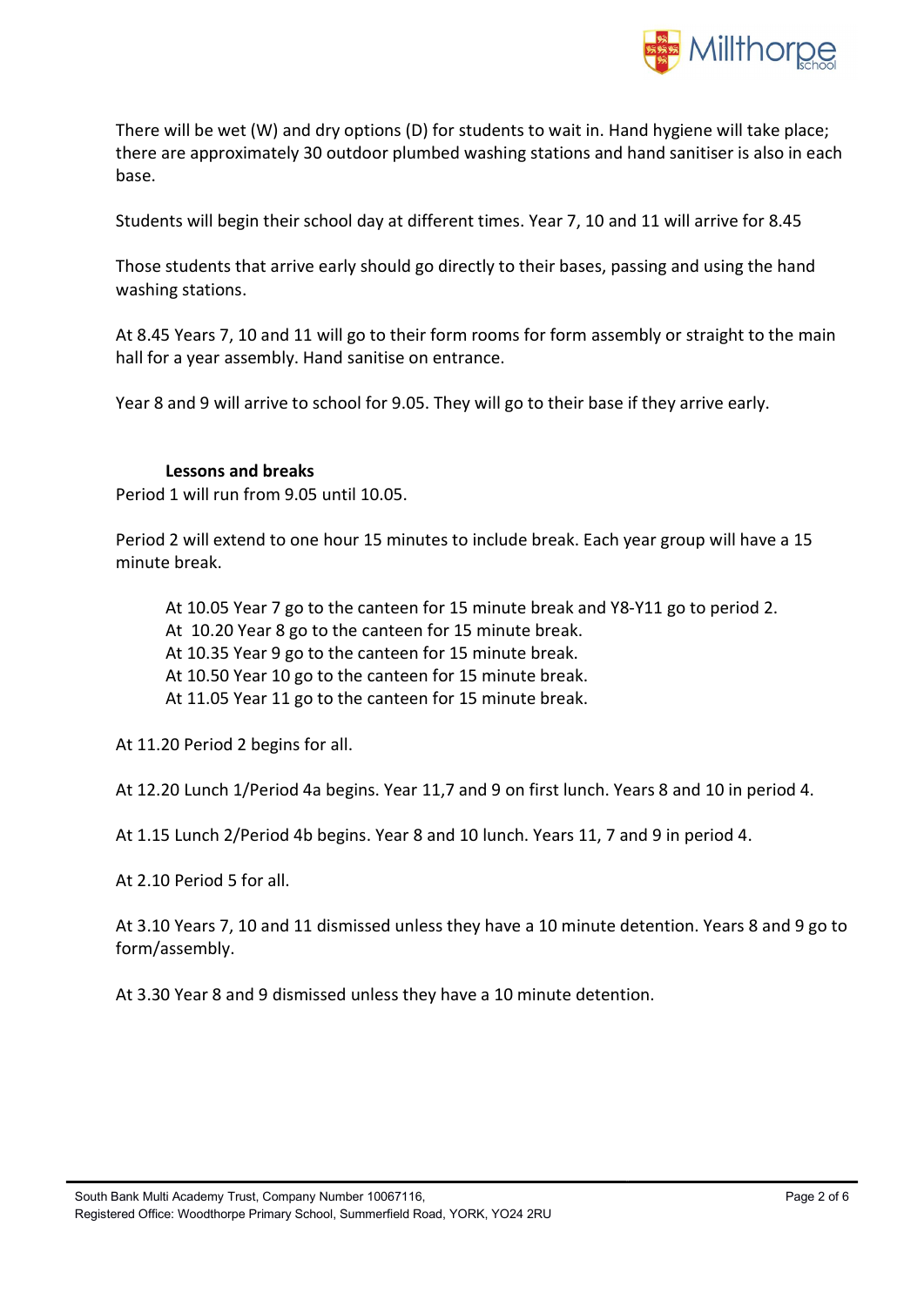

|                   | Year <sub>7</sub>                                           | Year <sub>8</sub>                                            | Year 9                                                            | Year 10                                               | Year 11                                        |
|-------------------|-------------------------------------------------------------|--------------------------------------------------------------|-------------------------------------------------------------------|-------------------------------------------------------|------------------------------------------------|
| 8.30 to<br>8.45   | Tarmac by gym<br>(D)<br>Main Hall A(W)                      | Tennis courts                                                | Hockey pitch                                                      | Front field (D)<br>Canteen (W)                        | Main field (D)<br>Library (W)                  |
| 8.45 to<br>9.05   | Form<br>time/assembly                                       | Tennis courts (D)<br>Canteen (W)                             | Hockey pitch (D)<br>Marquees (W)                                  | Form<br>time/assembly                                 | Form<br>time/assembly                          |
| 9.05 to<br>10.05  | Period 1                                                    | Period 1                                                     | Period 1                                                          | Period 1                                              | Period 1                                       |
| 10.05 to<br>11.20 | Period 2 (10.05<br>break)                                   | Period 2 (10.20<br>break)                                    | Period 2<br>(10.35 break)                                         | Period <sub>2</sub><br>(10.50 break)                  | Period 2<br>(break 11.05)                      |
| 11.20 to<br>12.20 | Period 3                                                    | Period 3                                                     | Period 3                                                          | Period 3                                              | Period 3                                       |
| 12.20 to<br>1.15  | 1. Main Hall A(W)<br>Tarmac by gym<br>(D)<br>2. Canteen 3rd | Period 4                                                     | 1. Marquees and Period 4<br><b>Hockey Pitch</b><br>2. Canteen 2nd |                                                       | 1.<br>Offsite/Canteen<br>$1st$ .<br>2. Library |
| $1.15$ to<br>2.10 | Period 4                                                    | 1. Main Hall B (w)<br>Tarmac by gym<br>(D)<br>2. Canteen 2nd | Period 4                                                          | 1. Canteen 1st<br>2. Marquees/<br><b>Hockey Pitch</b> | Period 4                                       |
| 2.10 to<br>3.10   | Period 5                                                    | Period 5                                                     | Period 5                                                          | Period 5                                              | Period 5                                       |
|                   | Leave site                                                  | Form<br>time/assembly                                        | Form<br>time/assembly                                             | Leave site                                            | Leave site                                     |
| 3.30pm            |                                                             | Leave site                                                   | Leave site                                                        |                                                       |                                                |

## Wednesday B Week early closure

We will still be finishing early on B Week Wednesdays for staff continuous professional development. We will share full details of the timings for these days in due course.

## Breaks

All students will receive a break time and a lunch time. These will be staggered to enable cleaning between groups. Some students will eat at the normal lunchtime and some students will be taught then and have lunch during period 4. All students will have four lessons of an hour and one of 55 minutes. Break will last 15 minutes and lunchtime 55 minutes.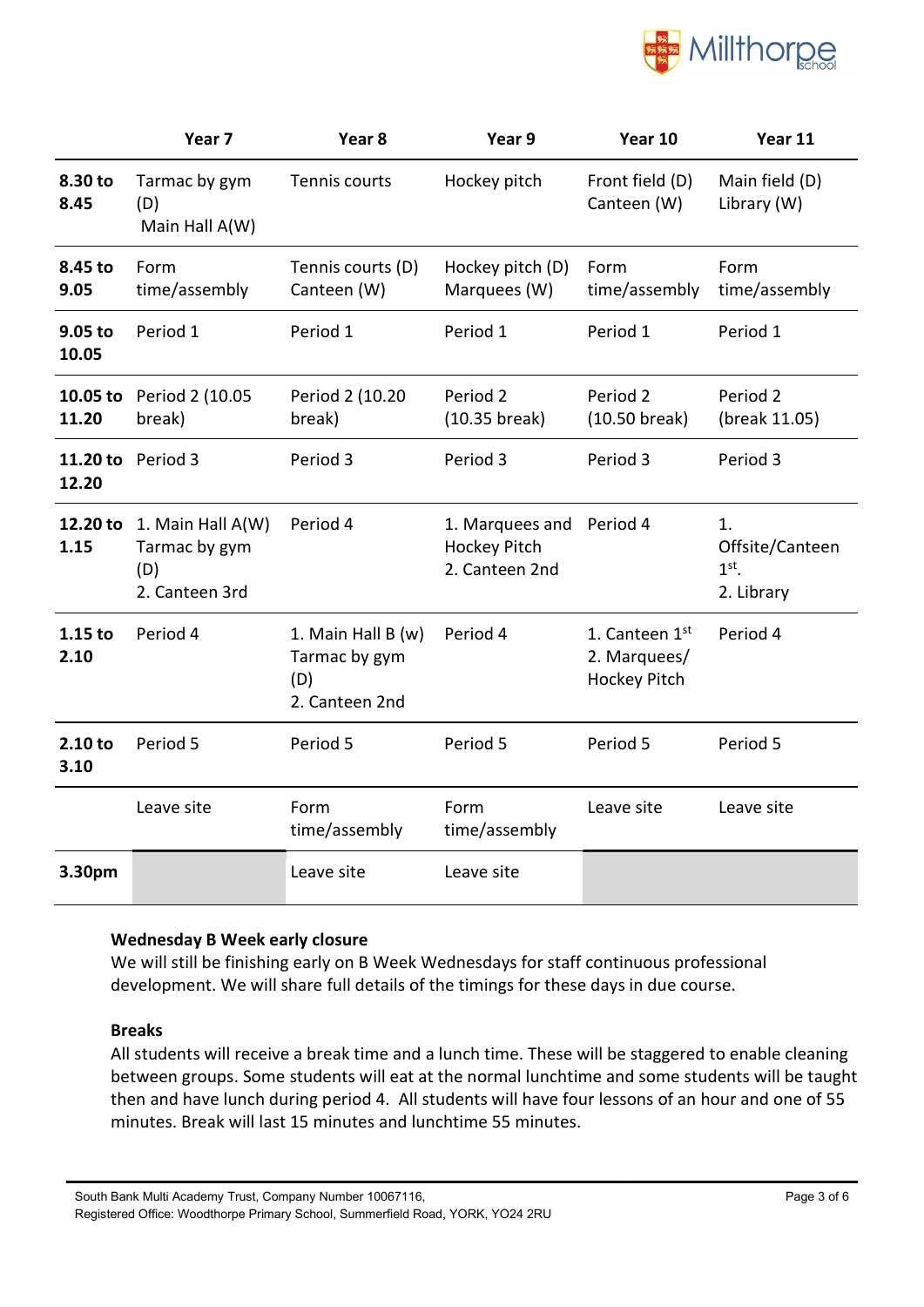

## Social distancing during break times

Students will be within their year group bubbles only during break and lunch time and will spend their time in their year group area of the school. Students will be encouraged to maintain their distance between themselves at all times and duty staff, and the Pastoral and Senior Leadership Teams, will address any students who deliberately make physical contact with another student. Expectations will be made clear to all students during the extended Form period on their first day.

#### Seating

Students will be seated in classrooms facing the front of the classroom in most rooms. In a few rooms (e.g. PC rooms), some students will face the wall. Students will not face one another in any classrooms.

### Distancing by teachers

Teachers will try to maintain 2 metres distance from the students and minimise any time spent in closer proximity to students.

### Moving around school

There will be a one-way system around school to try to alleviate the challenges of busy corridors; students will move as far as possible in year group bubbles to the next year group space.

### Toilets

All students should ask their class teacher to be excused from the lesson to use the toilet as required. They will be issued with a "corridor slip" to excuse them from the lesson and this will be destroyed on the students' return to the lesson. A record will be kept and forwarded to the Pastoral Team each week so that we can ensure this system is not abused. Students should not wait for break or lunch time as we do not want large groups of students congregating in the toilet area. Students with medical conditions which require toilet access will be issued with a personal corridor slip.

## Uniform

All students will return in full school uniform after summer as per government guidance.

## Face coverings (updated)

Please also see the email sent on2nd September and accompanying letter from CYC . As notified in the email on 2 September, the school is following recommendation from City of York Council, itself based on WHO advice, that:

- students should wear face coverings (masks) in between lessons and in indoor communal spaces at break and lunchtimes.
- Masks should be stored in a sealed plastic bag when not in use

The email of 2 September has full details of the school's expectations about the safe and appropriate use of face coverings, which can also be found in the 'letters' section of the school website.

There is no expectation that students will wear face coverings during lessons, but they may do so if they wish.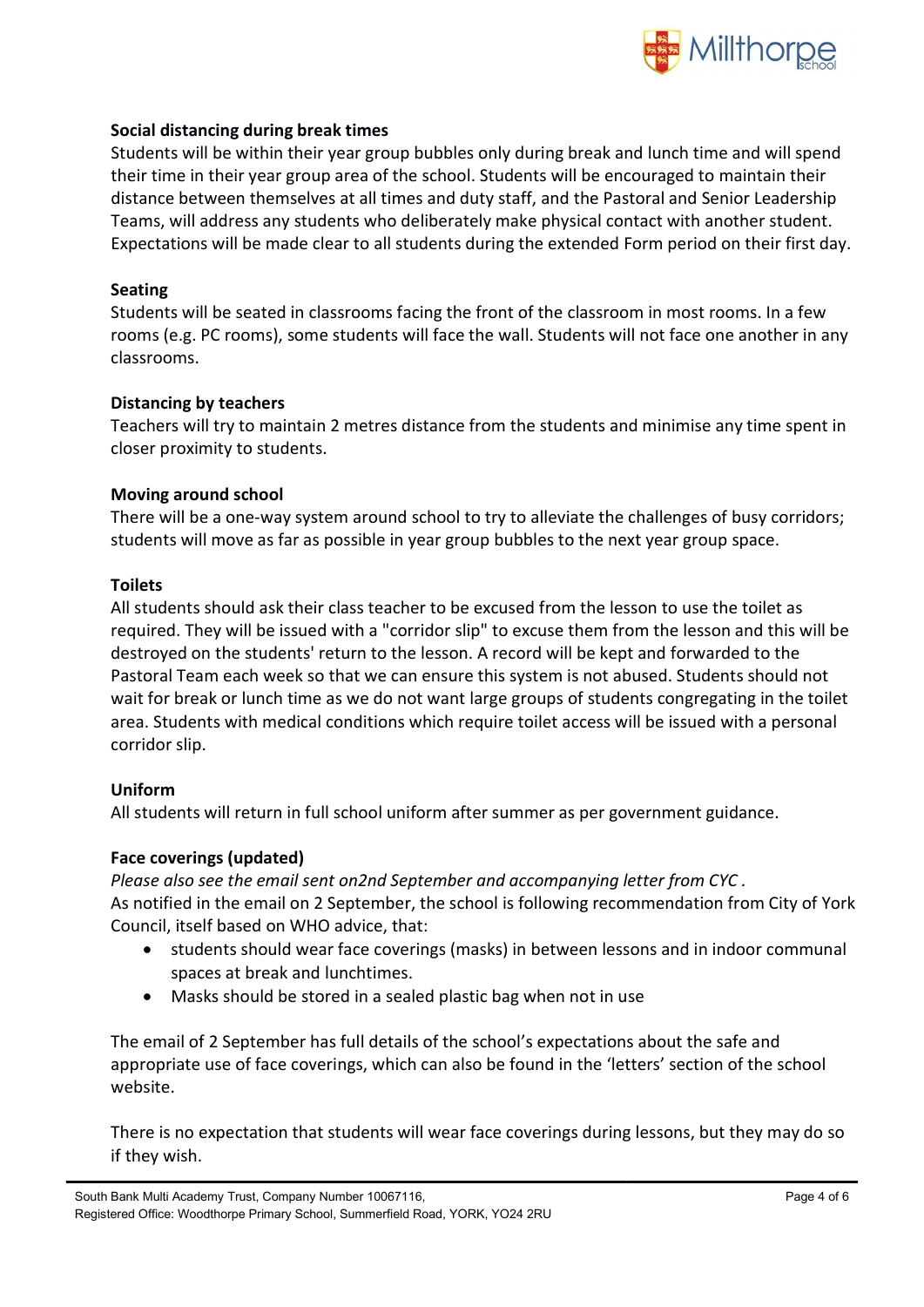

## Equipment

Students will not be able to borrow basic equipment or use shared resources. Students will be expected to have all of the basic school equipment and this will be checked in form period. If a student does not have the basic equipment they will be given the item and a ten minute detention. Because no equipment can be borrowed by students, we recommend that students have their own coloured pencils or pens and a scientific calculator, although this will not be checked for as part of students' essential equipment.

All students will be given a teaching and learning pack that contains their own individual white board, pen, glue and scissors to take part in class activities. These will be kept by the student and it is the students' responsibility to replace or replenish items that are lost or run out.

Students will not be able to borrow calculators, dictionaries or thesauri in lessons. We will be allowing students to use their mobile phones for teaching and learning when directed by the teacher. Students will be expected to have their phones away at all other times. If students are using their mobile phones when not instructed by their class teacher, students will be instructed to place their phone in a clean biodegradable bag and it will be taken to the main school office for collection after school.

Some resources that cannot be cleaned after use, such as textbooks, will be used by teachers for a specific year group bubble. Items such as art equipment, sports, tools in design technology, will be thoroughly cleaned after use.

## Form time for Year 8 or 9 students

At 9.05, Year 8 and 9 students go straight to Period 1 where their teachers will do their register, read any notices/room changes for the day and complete the normal essential form time checks. Y8 and Y9 Form Tutors will also complete form checks during the afternoon form period.

## PE

There will be no changing facilities initially for PE. Students should bring their trainers for light exercise.

## Students with vulnerabilities

We will speak to any parent who has concerns or any parent where there are concerns about vulnerabilities and how we can support them; we have met with some students who we know will struggle to return to school and for whom persistent absence may be a problem.

## Students with special educational needs

All students who are used to having support in lessons will continue with this arrangement. Students can, similarly, continue to benefit from using the Inclusion Support Classroom . The difference is that Support Rooms will be split by year group, so that students can learn out of the classroom or benefit from an intervention but within their year group.